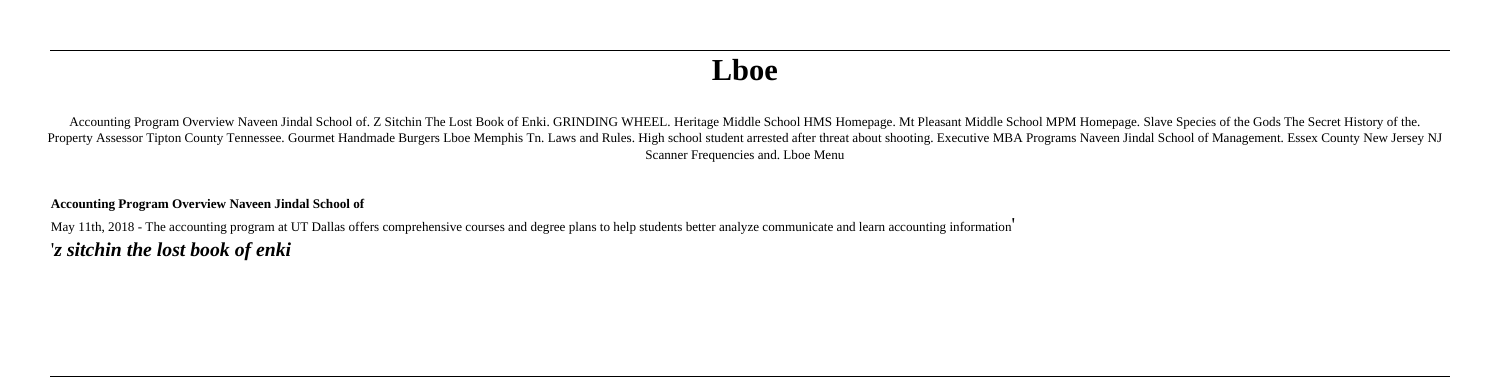*may 10th, 2018 - the divine reigns he wrote began ten thousand years before the flood and continued for thousands of years thereafter the latter period having witnessed battles and wars among the*'

## '**grinding wheel**

may 11th, 2018 - k prix means the combination of quality cost and service 4 introduction since 1955 cheil grinding wheel ind co ltd has been manufacturing high quality grinding wheel' '**heritage middle school hms homepage may 10th, 2018 - heritage middle school empowering all to learn create contribute and grow**'

'**mt pleasant middle school mpm homepage**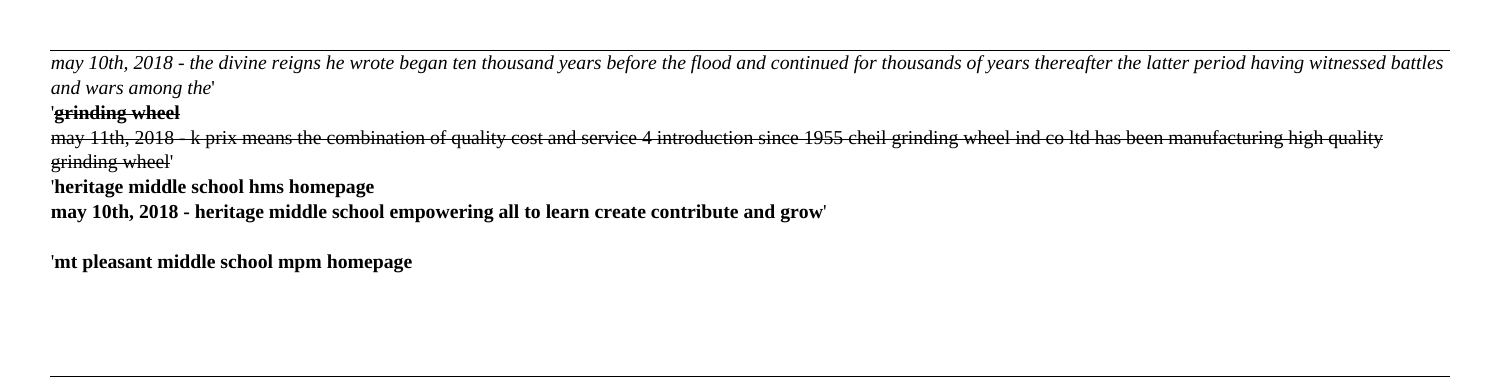may 10th, 2018 - mt pleasant middle school empowering all to learn create contribute and grow''**Slave Species of the Gods The Secret History of the**

May 8th, 2018 - Slave Species of the Gods The Secret History of the Anunnaki and Their Mission on Earth Michael Tellinger on Amazon com FREE shipping on qualifying offers Our origins as a slave species and the Anunnaki leg

 $\hat{a} \in \mathcal{C}$  Reveals compelling new archaeological and genetic evidence for the engineered origins of the human species

### '*Property Assessor Tipton County Tennessee*

*May 8th, 2018 - What does the Assessor do Click the links below for more information on the responsibilities of the property assessor Responsibilities in generalDuty to discover ListingClassifyingValuingMappingReappraisals Appeals and Tax RollsPublic Assistance Myths and LegendsTangible Personal PropertyIn closingClick here for more topics including how to*'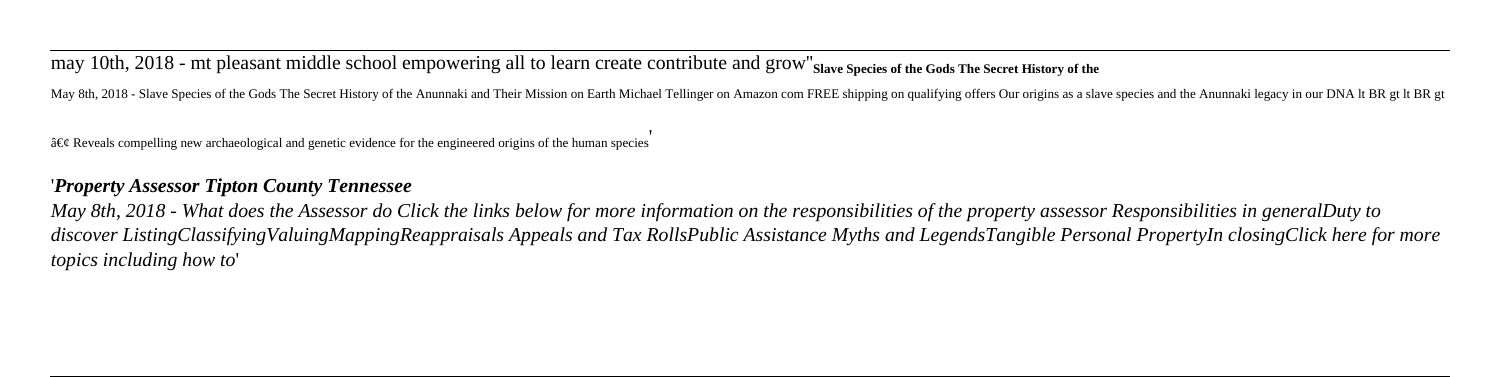#### '**GOURMET HANDMADE BURGERS LBOE MEMPHIS TN**

# MAY 10TH, 2018 - LBOE BURGERS SERVES UP LOCAL BEEF TURKEY AMP VEGGIE BURGERS WITH A GREAT CHOICES OF TOPPING ALSO SOUP SALADS AND BUNLESS BURGERS LOCAL BEER ON TAP AND A FULL BAR''**LAWS AND RULES**

MAY 7TH, 2018 - CLICK ABOVE TO FIND CURRENT RULES THAT HAVE BEEN ADOPTED BY THE STATE BOARD OF EDUCATION FILED WITH THE SECRETARY OF STATE AND ARE THEREFORE IN EFFECT'

# '*High school student arrested after threat about shooting*

*March 9th, 2018 - A Crawford County High School student has been arrested and charged with terroristic threats and disruption of a public school*''*Executive MBA Programs Naveen Jindal School of Management*

*May 9th, 2018 - The Jindal School offers two Executive MBA programs to suit the needs of every student interested in pursuing an EMBA Learn more about our 21 month*